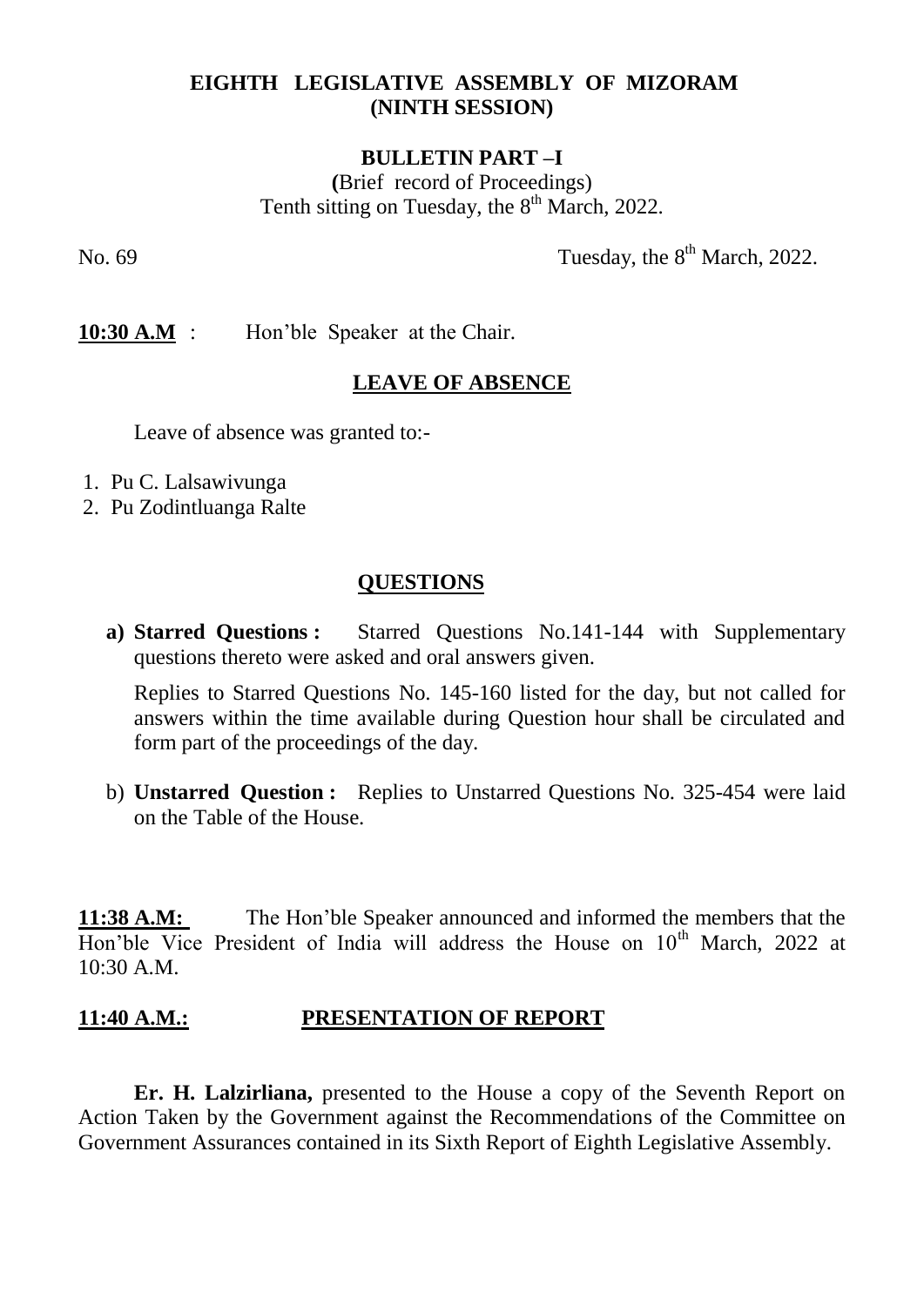# **11:42 A.M: FINANCIAL BUSINESS**

#### **DISCUSSION AND VOTING ON DEMANDS**

Pu C. LALRINSANGA, Minister submitted to the House Demand No. 31, 37 and 47 in respect of the Departments under his charge for Rs.2,83,39,05,000/- for discussion and voting of the House.

| Demand<br>No. | Purpose                                 | Amount            | Demand for<br><b>Grants Page</b><br>No. |
|---------------|-----------------------------------------|-------------------|-----------------------------------------|
|               |                                         |                   |                                         |
| 31.           | Agriculture                             | 1,75,04,30,000.00 | 300-313                                 |
| 37.           | Co-operation                            | 15,81,67,000.00   | 350-354                                 |
| 47.           | <b>Irrigation &amp; Water Resources</b> | 92,53,08,000.00   | 445-451                                 |
|               | <b>TOTAL</b>                            | 2,83,39,05,000.00 |                                         |

Pu LALCHAMLIANA, Minister submitted to the House Demand No. 8, 16 and 30 in respect of the Departments under his charge for Rs. 8,07,66,32,000/- for discussion and voting of the House.

| Demand<br>No. | Purpose                              | Amount            | Demand<br>for<br>Grants<br>Page No. |
|---------------|--------------------------------------|-------------------|-------------------------------------|
| 8.            | Taxation                             | 22,56,13,000.00   | 46-49                               |
| 16.           | Home                                 | 7,21,25,40,000.00 | 118-146                             |
| 30.           | Disaster Management & Rehabilitation | 63,84,79,000.00   | 295-299                             |
|               | Total                                | 8,07,66,32,000.00 |                                     |

**11:48 A.M:** Discussion on the Demand for Grants commenced. The Demands were discussed together at a time and the following members participated in the discussion:

- 1. Pu V.L. Zaithanzama
- 2. Pu. B.D Chakma
- 3. Pu. Nihar Kanti Chakma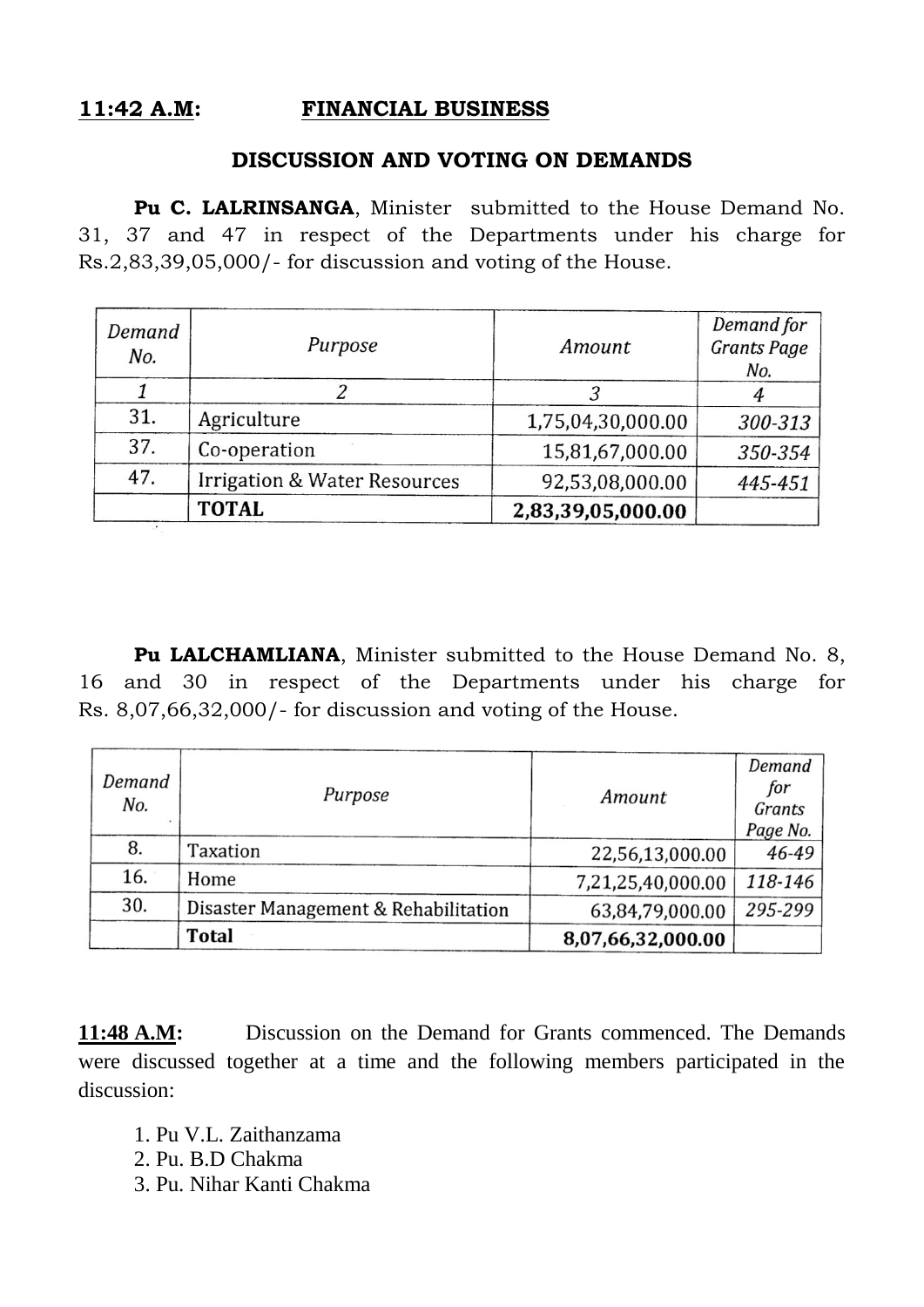## 12:24 P.M: Hon'ble Deputy Speaker at the Chair. (Discussion continued)

- 4. Pu C. Lalmuanpuia
- 5. Pu H.Biakzaua
- 6. Pu Lalrinsanga Ralte

## **1:00P.M:** Recess

2:00 P.M: Hon'ble Deputy Speaker at the Chair. (Discussion continued)

- 7. Pu K.T. Rokhaw
- 8. Pu K. Laldawngliana
- 9. Pu Ramthanmawia
- 10. Pu Lalrintluanga Sailo
- 11. Pu L. Thangmawia

| 2:55 P.M: | Dr. Vanlaltanpuia at the Chair |
|-----------|--------------------------------|
|           | (Discussion continued)         |

- 12. Dr. Z.R. Thiamsanga
- 13. Dr. Vanlalthlana
- 14. Pu Lalchhuanthanga

**3:54 P.M:** Hon'ble Deputy Speaker at the Chair. (Discussion continued)

- 15. Pu Lawmawma Tochhawng
- 16. Er. H. Lalzirliana
- 17. Pu Lalrindika Ralte
- 18. Pu Zothantluanga
- 19. Pu Vanlalhlana
- 20. Dr. K. Pachhunga

### **4:58 P.M:** Recess